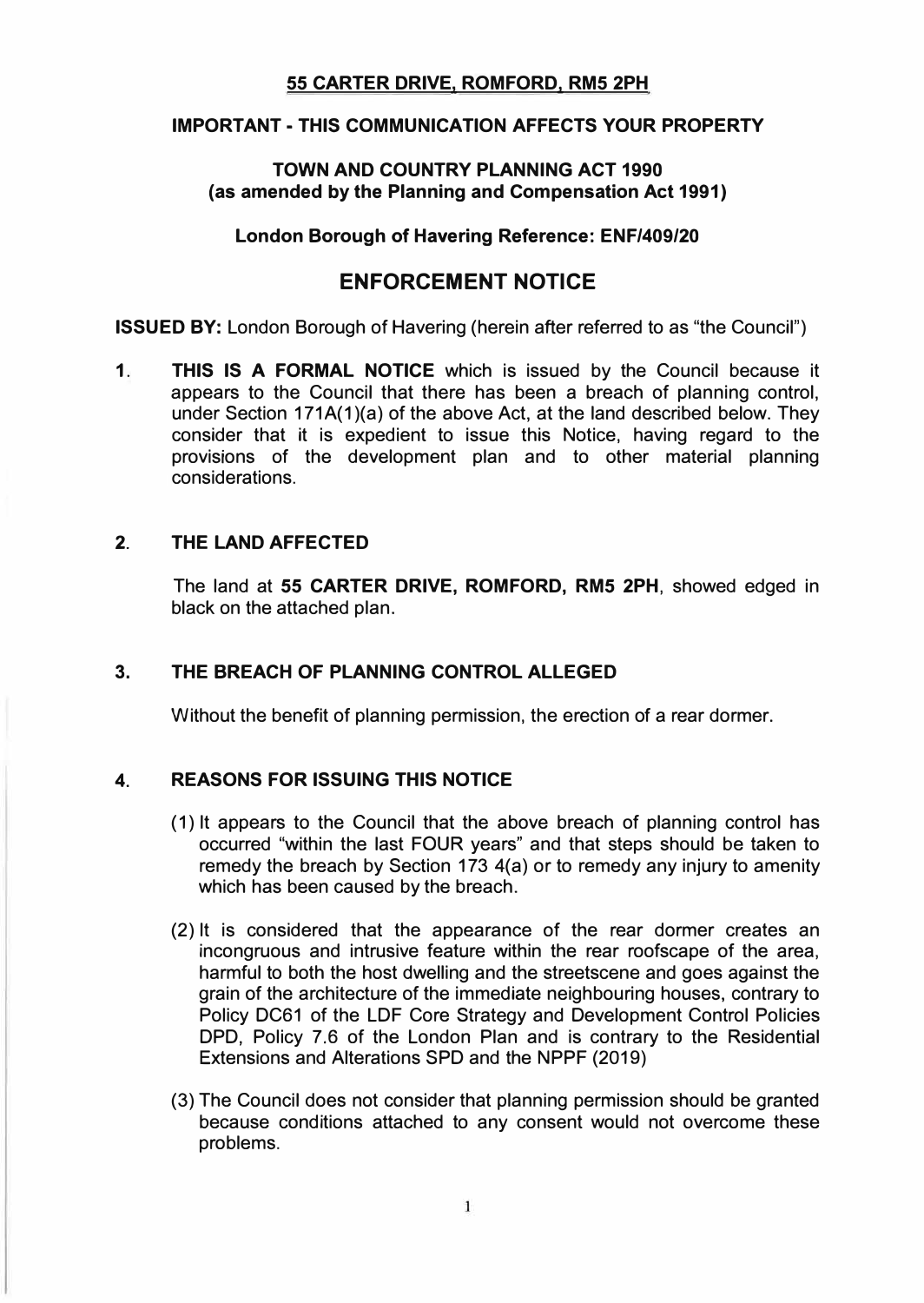# **5. WHAT YOU ARE REQUIRED TO DO**

The Enforcement Notice requires, **within THREE months of the effective date of the Notice to:**

1. Demolish the rear dormer;

#### **OR**

2. Clad all sides of the rear dormer with tiles matching the tiles of the roof of the host dwelling;

#### **AND**

3. Remove all building materials and debris from the site as a result of taking step 1 or 2 above.

# **6. TIME FOR COMPLIANCE**

**THREE MONTHS** after the date this Notice takes effect.

# **7. WHEN THIS NOTICE TAKES EFFECT**

This Notice takes effect on 16<sup>th</sup> March 2021, unless an appeal is made against it beforehand

Dated: **9th February 2021** 

*<sup>D</sup>vt,*v ✓i*,-d\_* Signed:

David Colwill - Team Leader Planning Enforcement Authorised Officer

On behalf of London Borough of Havering, 5<sup>th</sup> Floor Mercury House, Mercury Gardens, Romford, RM1 3SL

# **Nominated Contact Officer:**

George Atta-Adutwum, Deputy Team Leader Planning Enforcement 01708 432157 george.atta-adutwum@havering.gov.uk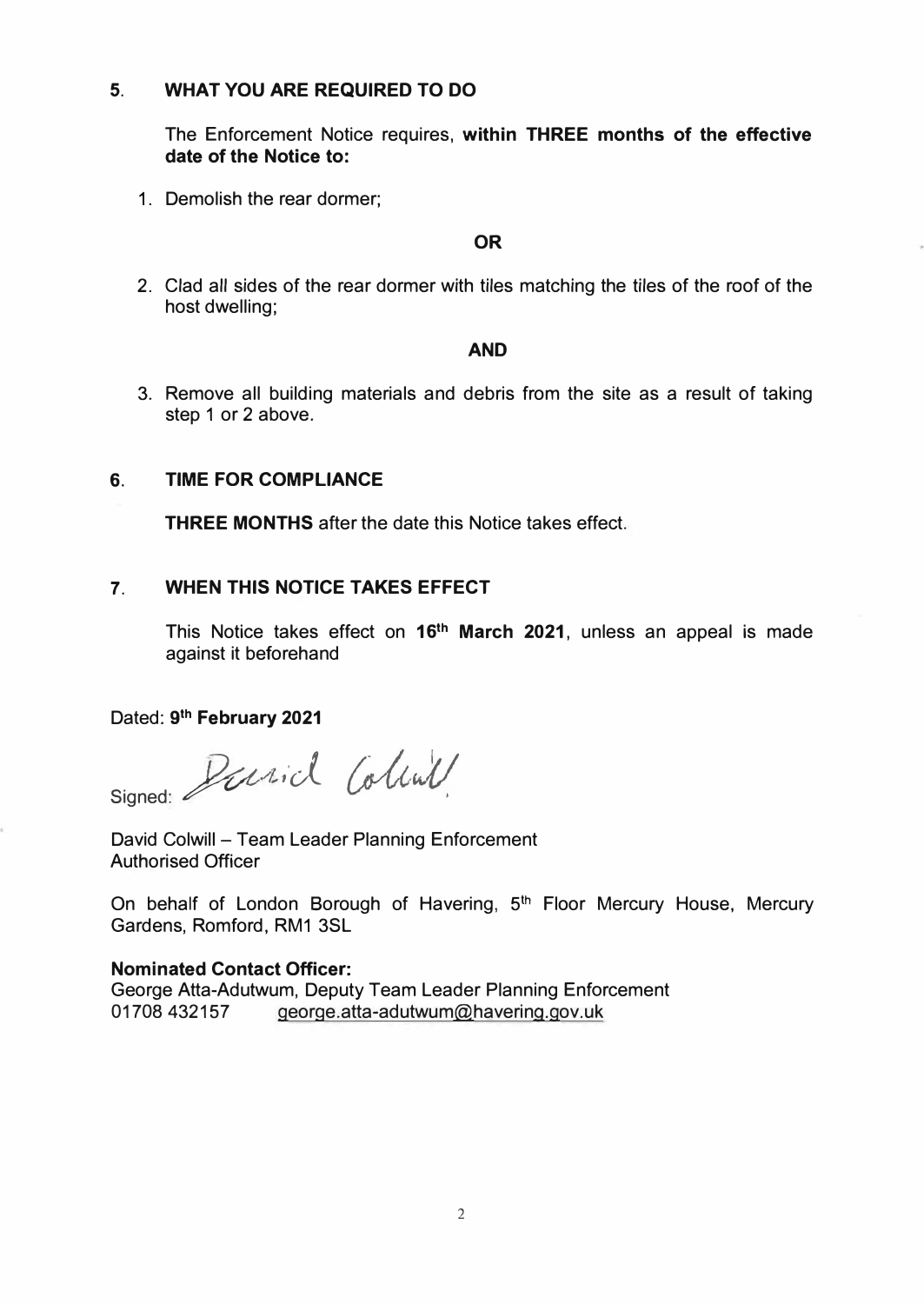#### **THE RIGHT TO APPEAL**

Those with a legal or equitable interest in the land or who is a relevant occupier can appeal against this Enforcement Notice to the Planning Inspectorate on behalf of the Secretary of State before the **16th March 2021** Further details are given in the attached explanatory note.

### **WHAT HAPPENS IF AN APPEAL IS NOT RECEIVED**

If an appeal is not received against this Enforcement Notice, it will take effect on **16th March 2021** and you must then ensure that the required steps for complying with it, for which you may be held responsible, are taken within the period specified in the Notice.

# **FAILURE TO COMPLY WITH AN ENFORCEMENT NOTICE WHICH HAS TAKEN EFFECT CAN RESULT IN PROSECUTION AND/OR REMEDIAL ACTION BY THE COUNCIL.**

# **EXPLANATORY NOTES**

#### **STATUTORY PROVISIONS**

A summary of Sections 171A, 1718 and 172 to 177 of the Town and Country Planning Act 1990 (as amended) can be viewed online at https://www.legislation.gov.uk

#### **THE RIGHT TO APPEAL**

Any appeal must be in writing and received, or posted (with the postage paid and properly addressed) in time to be received in the ordinary course of the post, by the Secretary of State on or before the **16th March 2021.** If an appeal against this Notice is intended, the instructions given on the information sheet from the Planning Inspectorate which accompanies this Notice should be followed.

#### **GROUNDS OF APPEAL**

The grounds of appeal are set out in Section 174 of the Town and Country Planning Act 1990 (as amended) and an appeal may be made on one or more of the following grounds:

- (a) that, in respect of any breach of planning control which may be constituted by the matters stated in the Notice, planning permission ought to be granted, as the case may be, the condition or limitation concerned ought to be discharged;
- (b) that, those matters have not occurred;
- (c) that, those matters (if they occurred) do not constitute a breach of planning control;
- (d) that, at the date when the notice was issued, no enforcement action could be taken in respect of any breach of planning control which may be constituted by those matters;
- (e) that, copies of the Enforcement Notice were not served as required by section 172;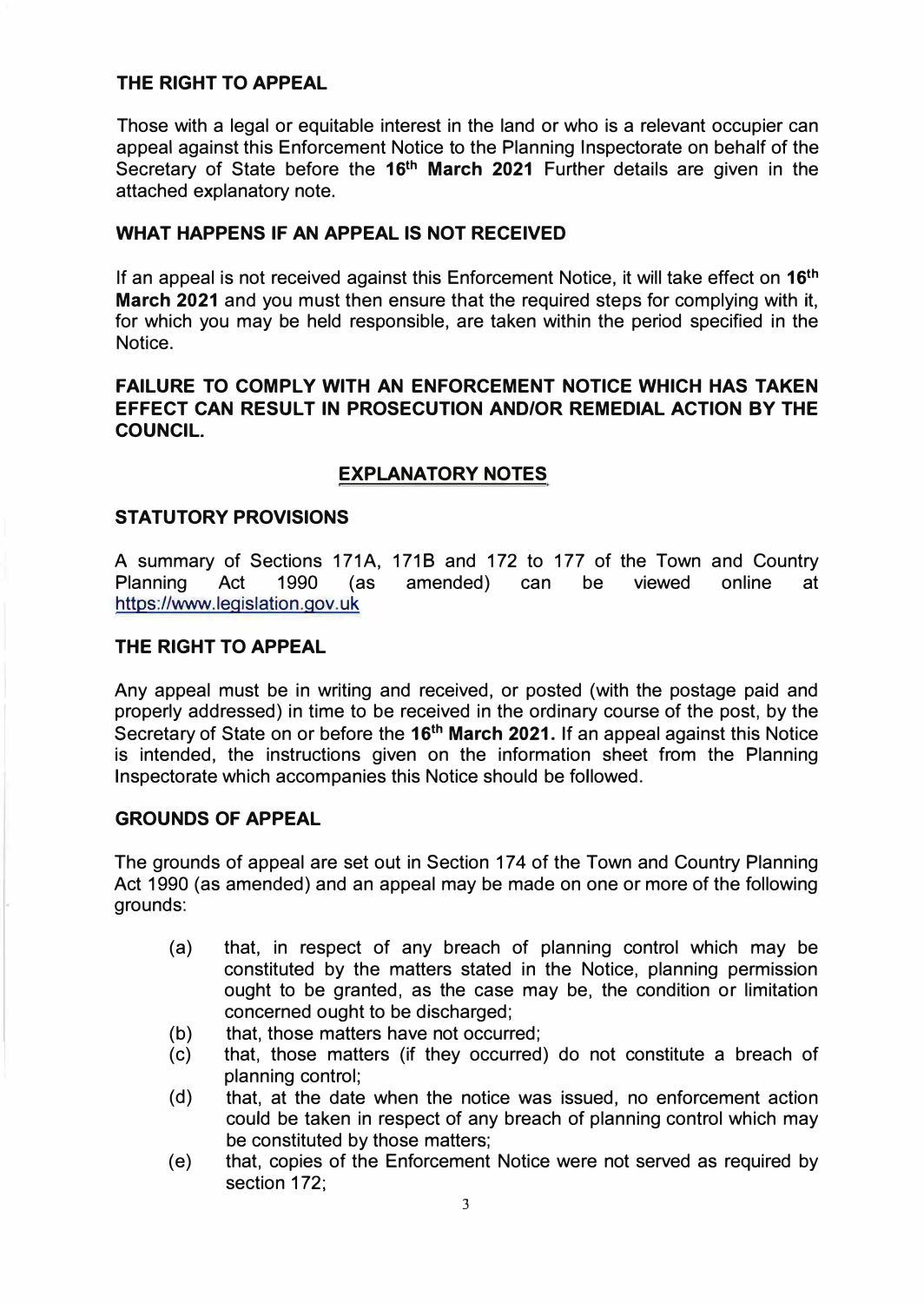- (f) that steps required by the notice to be taken, or the activities required by the notice to cease, exceed what is necessary to remedy any breach of planning control which may be constituted by those matters or, as the case may be, to remedy any injury to amenity which has been caused by any such breach;
- (g) that any period specified in the notice in accordance with section 173(9) falls short of what should reasonably be allowed.

Not all these grounds may be relevant to you.

### **PLANNING APPLICATION FEE**

Should wish to appeal on ground (a) - that planning permission should be granted for the unauthorised development - then a fee of **£412** is payable to the Council when the appeal is lodged. If this fee is not paid, the planning merits of the appeal will not be considered by the Planning Inspector.

# **STATEMENT ON GROUNDS OF APPEAL**

It must be submitted to the Secretary of State, either when giving notice of appeal or within 14 days from the date on which the Secretary of State sends him a notice so requiring, a statement in writing specifying the grounds on which the appeal against the Enforcement Notice is being made and stating briefly the facts on which it is proposed to rely in support of each of those grounds.

#### **RECIPIENTS OF THE ENFORCEMENT NOTICE**

The names and addresses of all the persons on whom the Enforcement Notice has been served are:

- 1. RACHEL JUNE CLARK of 55 Carter Drive, Romford, RM5 2PH
- 2. The Owners of 55 Carter Drive, Romford, RM5 2PH
- 3. The Occupiers of 55 Carter Drive, Romford, RM5 2PH
- 4. SANTANDER UK PLC of Deeds Services, 101 Midsummer Boulevard, Milton Keynes MK9 1AA